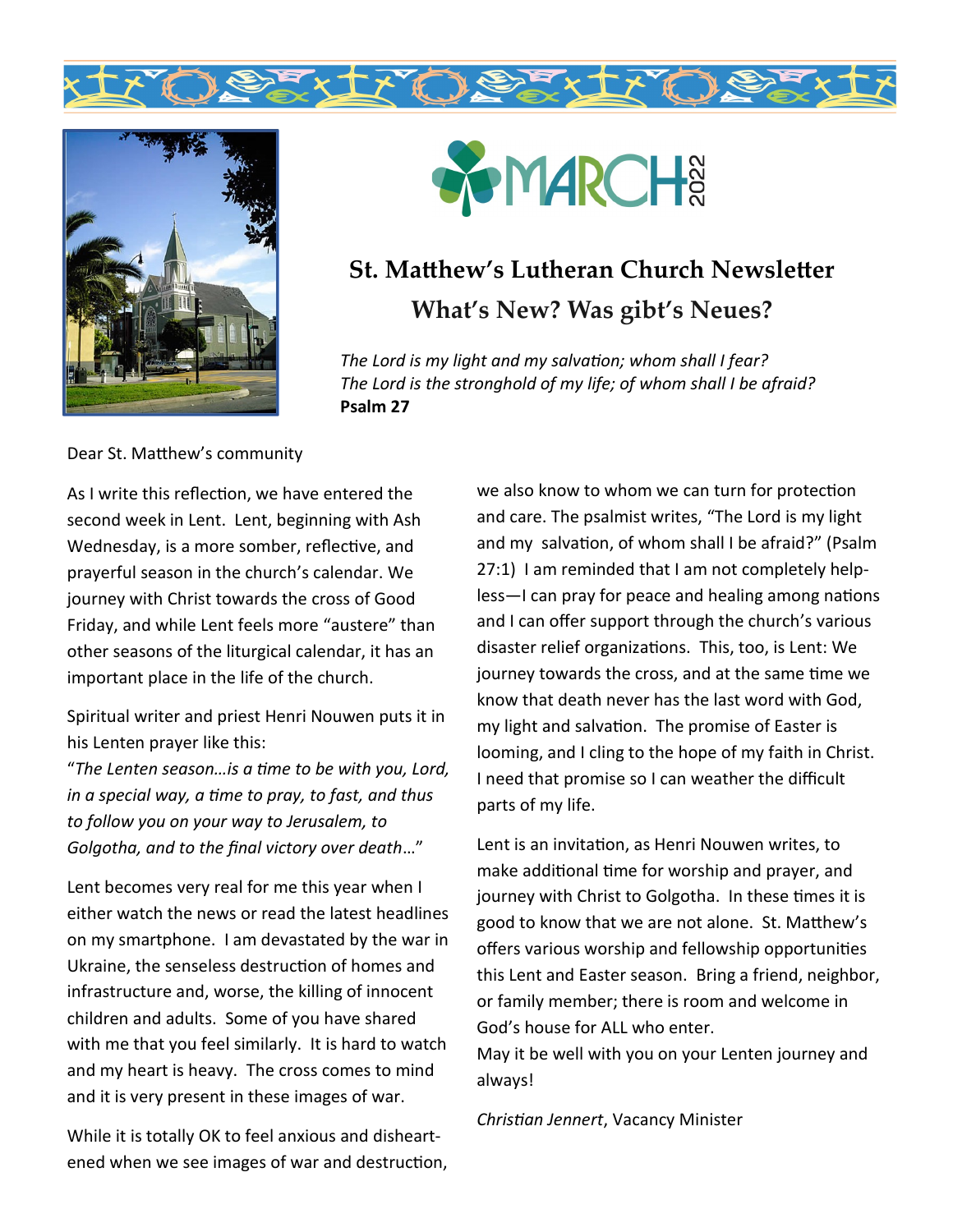#### **A NOTE FROM ST. MATTHEW'S VACANCY MINISTER**



My name is Christian Jennert and I have been filling in on Sunday mornings at St. Matthew's following Pr. Kerstin's departure. It has been a joy to worship with you and to get to know you a little bit in conversation over

coffee following the service. As of now my time with you has been primarily on Sunday mornings. Starting later this month, I will be with you more intentionally one additional day each week for prayer, conversation, spiritual care, and other aspects of congregational care and leadership. I am no stranger to St. Matthew's. When I came from Germany to study at Pacific Lutheran Theological Seminary in Berkeley, St. Matthew's awarded me the *Adelsberger Scholarship* for bi-lingual ministry in 2000, which helped cover costs of my tuition and living expenses. I have been very grateful for this generous gift!

On a more personal note, I was born and raised north of Hanover, Germany, in *Elze*, a small town of less than 3000 people. I am the youngest of three siblings and the Lutheran church was an Important part of my life growing up. Following graduation from my local high school and 15 months of service work, I discerned my desire to study theology. I completed my undergraduate studies at *Kirchliche Hochschule Bethel* (Bethel Church Divinity School) in Bielefeld and continued my graduate studies at the University of Tübingen where I also worked as a research assistant at the interdisciplinary Institute for Medical Ethics (part of Tübingen University Medical School). When I came to Berkeley in 1999 I decided to finish my theological studies in the United States and

graduated in 2003—following a year-long vicarage in Clackamas, Oregon.

In 2004 I was called and ordained to serve as Associate Pastor at St. Mark's Lutheran Church in San Francisco where I served until 2011. This was followed by a four-year pastorate at Holy Trinity in San Carlos, a brief call to St. Paul in Oakland and a hospital chaplain residency at John Muir Hospital in Concord. I left the ELCA clergy roster in 2018 to follow another passion of mine—travel and aviation. I am currently working as an Inflight Instructor for Southwest Airlines in Oakland. The work is fast-paced and exciting. I train our Oakland -based Flight Attendants to ensure they remain current and compliant with all safety and regulatory requirements of their job. My position with Southwest allows me to share my joy and passion for ministry at St. Matthew's on weekends and at least one additional day each week.

My spouse of 16 years, Dr. Chris Evans, and I live with our two rescue chihuahuas, Schoki and Spatz, in the Marina Bay neighborhood of Richmond. In my free time I enjoy hiking our Bay Area trails, roadtrips to the redwoods (and other California destinations), watching German murder mysteries (*Krimis*), a nice cup of coffee, and occasionally making music (for church & home use only!). I look forward to being with you and getting to know you better in this time of vacancy as, together, we explore where God is calling us here in the heart of

Lenten blessings, *Christian Jennert*

the Mission.

Playing the flute during the 3-13-22 worship service.

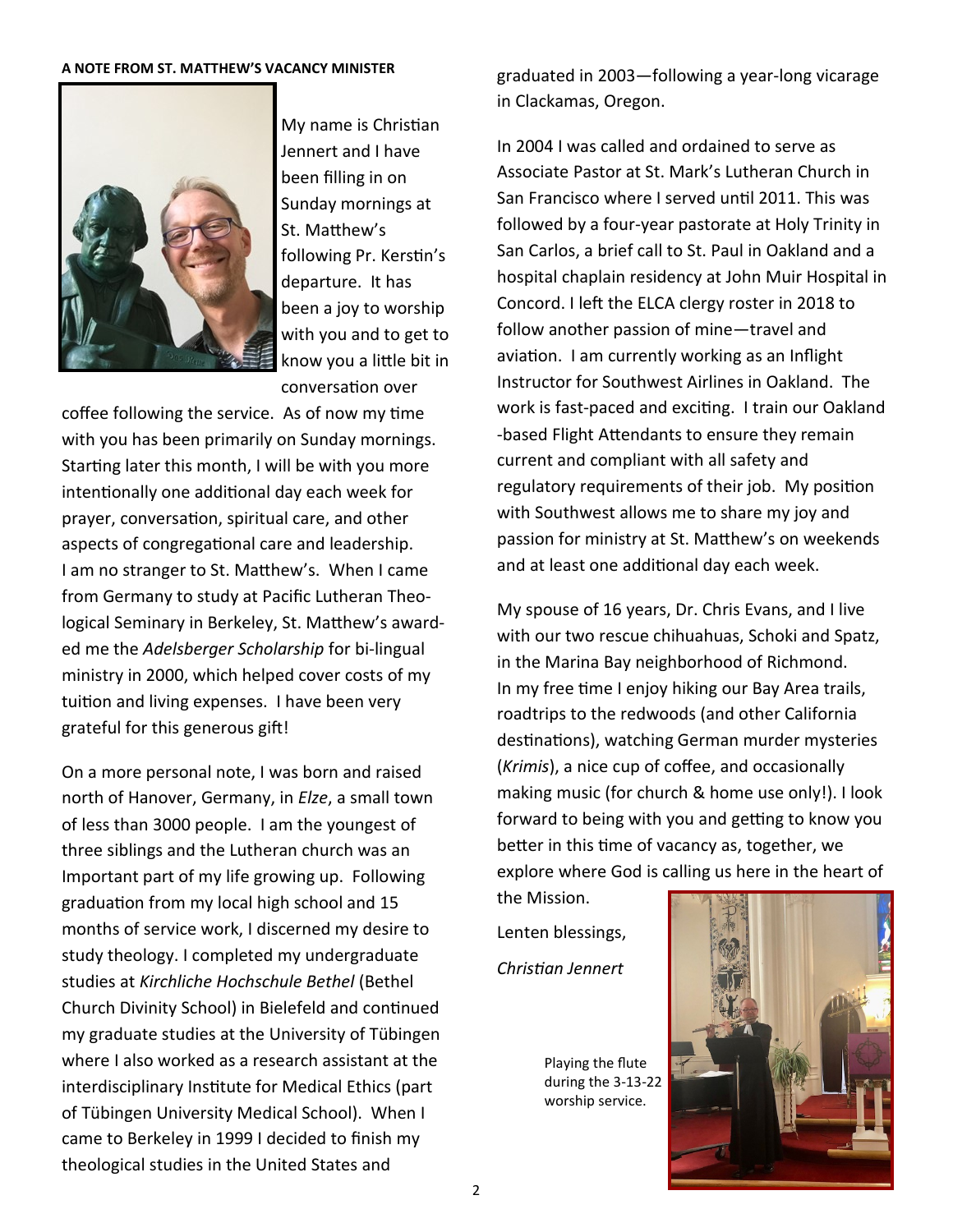## **JOIN ST. MATTHEW'S FOR LENT & EASTER**

**Sunday, March 20** Third Sunday in Lent **11:00 a.m.** Bilingual Service with the Distribution of Holy Communion

**Sunday, March 27** Fourth Sunday in Lent **11:00 a.m.** Bilingual Service of the Word

**Sunday, April 3** Fifth Sunday in Lent **11:00 a.m.** Bilingual Service with the Distribution of Holy Communion

#### **Holy Week**

**Palm/Passion Sunday, April 10 11:00 a.m.** Bilingual Service of the Word

**Good Friday, April 15** - **11:00 a.m.** Coffee Hour **12 noon** Bilingual Liturgy of Good Friday

#### **Easter Sunday, April 17**

**11:00 a.m.** Festival Bilingual Service with the Distribution of Holy Communion **12:15 a.m.** Festive Coffee & Fellowship Hour

St. Matthew's recorded services will be returning this Easter season—*stay tuned*!!!

#### **Christian Jennert is available for prayer, spiritual care and conversation**

St. Matthew's Vacancy Minister Christian Jennert is available for prayer, spiritual care and conversation. The best way to contact him is via email at [jennert@stmatthews](mailto:jennert@stmatthews-sf.org)-sf.org or by calling the church office at 415. 863.6371. In an urgent situation or emergency, please call his cell at 510.717.3221.

Dear Members and Friends of St. Matthew's,

As we are now well into the Lenten season and rapidly approaching Easter, we are **hopefully** nearing the end of one world disaster, the COVID-19 pandemic, but regretfully we are now finding ourselves entering yet another one, the horrible Russian war against Ukraine. We are living in a dangerous and uncertain time with an unknown outcome… very sad indeed.

Fortunately here at St. Matthew's, events are progressing on a more hopeful and positive course. Christian Jennert has enthusiastically been serving as our vacancy minister since the beginning of the year and is planning some innovative events. The Council continues to support him and work with him (along with the Synod) in securing a permanent pastor on a part-time basis. With the recent easing of pandemic restrictions, we are now again able to attend worship services without wearing a mask, **IF** you are fully vaccinated and 'boosted'. Nearly all of our groups are back with us. The future is beginning to look brighter. For now, weekly bilingual services at 11:00 AM will be continued and bimonthly online services will be resumed when we have the resources available to do so. We hope to see you in a church service during this important season.

*William H. Bremer*, M.D., Council President